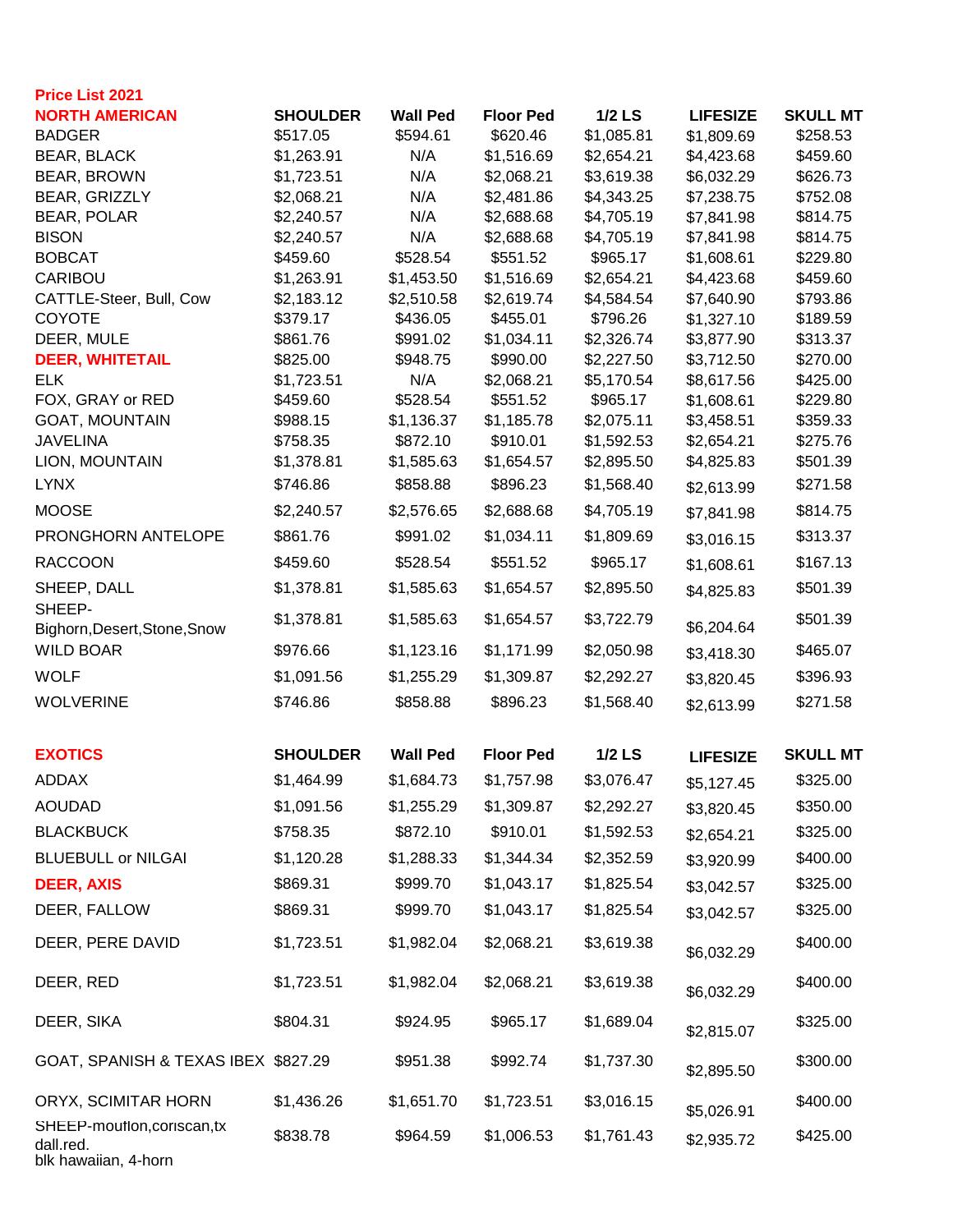| <b>AFRICAN</b>           | <b>SHOULDER</b> | <b>Wall Ped</b> | <b>Floor Ped</b> | $1/2$ LS   | <b>LIFESIZE</b> | <b>SKULL MT</b> |
|--------------------------|-----------------|-----------------|------------------|------------|-----------------|-----------------|
| ANTELOPE, BATES PIGMY    | \$746.86        | \$858.88        | \$896.23         | \$1,568.40 | \$2,613.99      | \$225.00        |
| <b>BABOON</b>            | \$976.66        | \$1,123.16      | \$1,171.99       | \$2,050.98 | \$3,418.30      | \$300.00        |
| <b>BLESBOK, BONTEBOK</b> | \$1,091.56      | \$1,255.29      | \$1,309.87       | \$2,292.27 | \$3,820.45      | \$325.00        |
| <b>BONGO</b>             | \$2,039.49      | \$2,345.41      | \$2,447.39       | \$4,282.93 | \$7,138.21      | \$450.00        |
| <b>BUFFALO, CAPE</b>     | \$2,183.12      | \$2,510.58      | \$2,619.74       | \$4,584.54 | \$7,640.90      | \$550.00        |
| <b>BUSHBUCK</b>          | \$1,091.56      | \$1,255.29      | \$1,309.87       | \$2,292.27 | \$3,820.45      | \$325.00        |
| <b>BUSHPIG</b>           | \$976.66        | \$1,123.16      | \$1,171.99       | \$2,050.98 | \$3,418.30      | \$350.00        |
| CAT, CARACAL             | \$775.58        | \$891.92        | \$930.70         | \$1,628.72 | \$2,714.53      | \$225.00        |
| CAT, CIVET               | \$775.58        | \$891.92        | \$930.70         | \$1,628.72 | \$2,714.53      | \$225.00        |
| CAT, GENET               | \$775.58        | \$891.92        | \$930.70         | \$1,628.72 | \$2,714.53      | \$225.00        |
| CAT, SERVAL              | \$775.58        | \$891.92        | \$930.70         | \$1,628.72 | \$2,714.53      | \$225.00        |
| DIK DIK                  | \$746.86        | \$858.88        | \$896.23         | \$1,568.40 | \$2,613.99      | \$225.00        |
| <b>DUIKER</b>            | \$746.86        | \$858.88        | \$896.23         | \$1,568.40 | \$2,613.99      | \$225.00        |
| DUIKER, YELLOW BACK      | \$976.66        | \$1,123.16      | \$1,171.99       | \$2,050.98 | \$3,418.30      | \$225.00        |
| ELAND, COMMON            | \$2,010.76      | \$2,312.38      | \$2,412.92       | \$4,222.60 | \$7,037.67      | \$450.00        |
| ELAND, LORD DERBY        | \$2,527.82      | \$2,906.99      | \$3,033.38       | \$5,308.42 | \$8,847.36      | \$500.00        |
| <b>FOREST HOG</b>        | \$1,263.91      | \$1,453.50      | \$1,516.69       | \$2,654.21 | \$4,423.68      | \$350.00        |
| <b>GAZELLE, GRANT'S</b>  | \$1,091.56      | \$1,255.29      | \$1,309.87       | \$2,292.27 | \$3,820.45      | \$325.00        |
| <b>GAZELLE, TOMMY'S</b>  | \$861.76        | \$991.02        | \$1,034.11       | \$1,809.69 | \$3,016.15      | \$300.00        |
| <b>GEMSBOK</b>           | \$1,579.89      | \$1,816.87      | \$1,895.86       | \$3,317.76 | \$5,529.60      | \$400.00        |
| <b>GRYSBOK</b>           | \$758.35        | \$872.10        | \$910.01         | \$1,592.53 | \$2,654.21      | \$225.00        |
| <b>HARTEBEEST</b>        | \$1,378.81      | \$1,585.63      | \$1,654.57       | \$2,895.50 | \$4,825.83      | \$400.00        |
| <b>HYENA</b>             | \$1,091.56      | \$1,255.29      | \$1,309.87       | \$2,292.27 | \$3,820.45      | \$315.00        |
| <b>IMPALA</b>            | \$1,034.11      | \$1,189.22      | \$1,240.93       | \$2,171.63 | \$3,619.38      | \$325.00        |
| <b>JACKAL</b>            | \$758.35        | \$872.10        | \$910.01         | \$1,592.53 | \$2,654.21      | \$225.00        |
| <b>KLIPSPRINGER</b>      | \$758.35        | \$872.10        | \$910.01         | \$1,592.53 | \$2,654.21      | \$225.00        |
| KUDU, GREATER            | \$1,780.96      | \$2,048.11      | \$2,137.15       | \$3,740.02 | \$6,233.37      | \$440.00        |
| KUDU, LESSER             | \$1,608.61      | \$1,849.90      | \$1,930.33       | \$3,378.08 | \$5,630.14      | \$400.00        |
| LECHWE, KOB              | \$1,378.81      | \$1,585.63      | \$1,654.57       | \$2,895.50 | \$4,825.83      | \$325.00        |
| <b>LEOPARD</b>           | \$1,493.71      | \$1,717.77      | \$1,792.45       | \$3,136.79 | \$5,227.99      | \$325.00        |
| <b>LION</b>              | \$2,412.92      | \$2,774.85      | \$2,895.50       | \$5,067.13 | \$8,445.21      | \$370.00        |
| <b>NYALA</b>             | \$1,436.26      | \$1,651.70      | \$1,723.51       | \$3,016.15 | \$5,026.91      | \$400.00        |
| NYALA, MOUNTAIN          | \$1,780.96      | \$2,048.11      | \$2,137.15       | \$3,740.02 | \$6,233.37      | \$400.00        |
| <b>ORIBI</b>             | \$746.86        | \$858.88        | \$896.23         | \$1,568.40 | \$2,613.99      | \$225.00        |
| ORYX, ALL SPECIES        | \$1,378.81      | \$1,585.63      | \$1,654.57       | \$2,895.50 | \$4,825.83      | \$400.00        |
| <b>PUKU</b>              | \$1,149.01      | \$1,321.36      | \$1,378.81       | \$2,412.92 | \$4,021.53      | \$325.00        |
| <b>REEDBUCK</b>          | \$976.66        | \$1,123.16      | \$1,171.99       | \$2,050.98 | \$3,418.30      | \$325.00        |
| REEDBUCK, MOUNTAIN       | \$976.66        | \$1,123.16      | \$1,171.99       | \$2,050.98 | \$3,418.30      | \$325.00        |
| ROAN ANTELOPE            | \$1,780.96      | \$2,048.11      | \$2,137.15       | \$3,740.02 | \$6,233.37      | \$400.00        |
| <b>SABLE</b>             | \$1,608.61      | \$1,849.90      | \$1,930.33       | \$3,378.08 | \$5,630.14      | \$400.00        |
| <b>SITATUNGA</b>         | \$1,263.91      | \$1,453.50      | \$1,516.69       | \$2,654.21 | \$4,423.68      | \$400.00        |
| <b>SPRINGBOK</b>         | \$1,120.28      | \$1,288.33      | \$1,344.34       | \$2,352.59 | \$3,920.99      | \$325.00        |
| <b>STEINBOK</b>          | \$758.35        | \$872.10        | \$910.01         | \$1,592.53 | \$2,654.21      | \$225.00        |
| <b>WARTHOG</b>           | \$1,350.08      | \$1,552.60      | \$1,620.10       | \$2,835.18 | \$4,725.30      | \$400.00        |
| <b>WATERBUCK</b>         | \$1,769.47      | \$2,034.89      | \$2,123.37       | \$3,715.89 | \$6,193.15      | \$420.00        |
| WILDEBEEST               | \$1,551.16      | \$1,783.83      | \$1,861.39       | \$3,257.44 | \$5,429.06      | \$420.00        |
| <b>ZEBRA</b>             | \$1,780.96      | \$2,048.11      | \$2,137.15       | \$3,740.02 | \$6,233.37      | \$400.00        |
|                          |                 |                 |                  |            |                 |                 |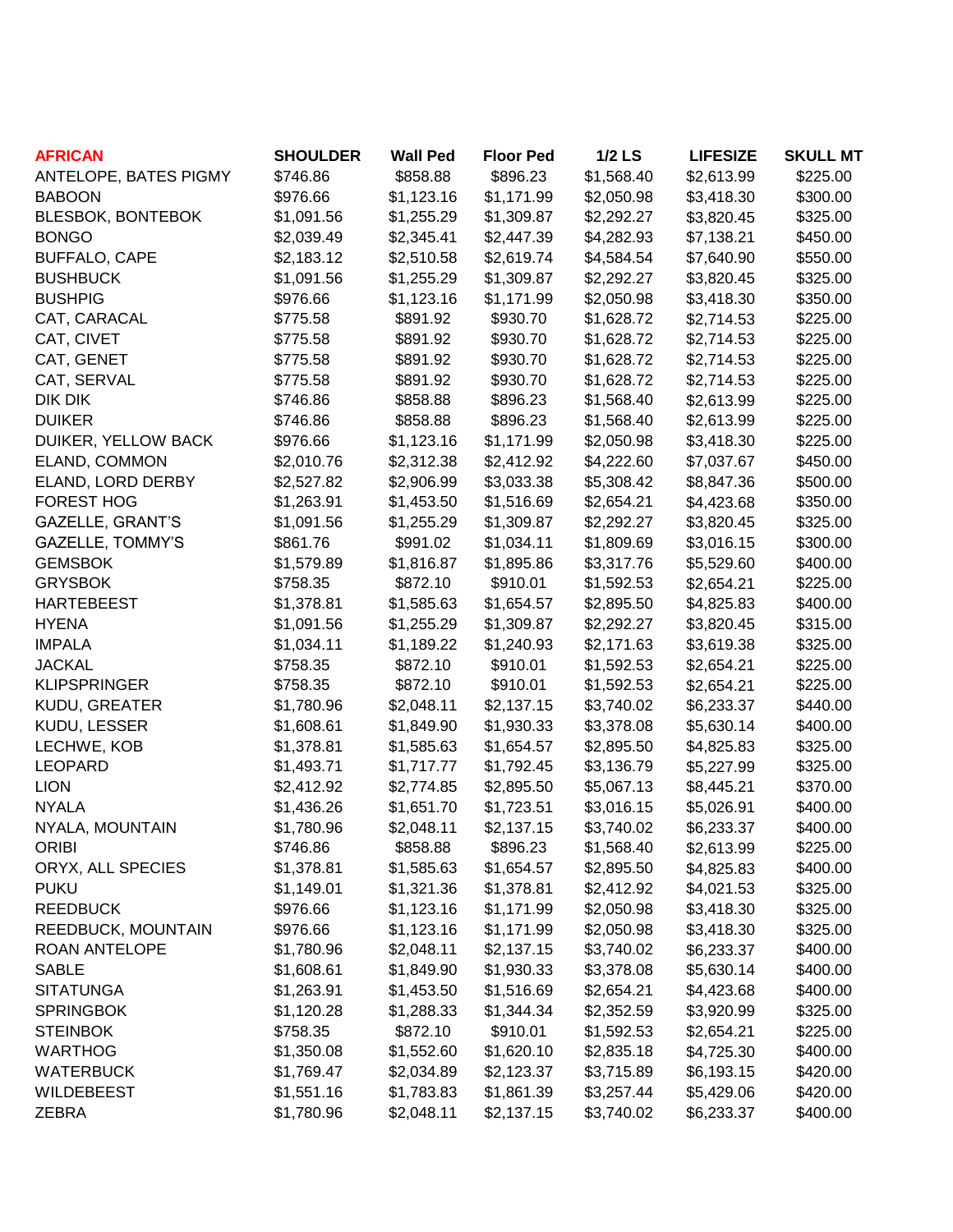DETACHABLE HORNS \$250.00 BIG GAME DETACHABLE HORNS \$100.00 DEER HORN REPAIRS \$50.00 & UP SAVE JAW \$32.00 SAVE VELVET \$225.00 & UP STAIN ANTLERS \$100.00 & UP 1/2 LIFESIZE MOUNTS 60% of CUSTOM ALTERATIONS 25% & FLOOR PEDESTALS 20% Extra WALL PEDESTALS 15% Extra

| <b>FLAT RUGS:</b>          | Price by Sq<br>FT. |            |     |
|----------------------------|--------------------|------------|-----|
| SMALL AFRICAN              | <b>POR</b>         |            |     |
| MID-SIZE AFRICAN           | <b>POR</b>         |            |     |
| <b>LARGE AFRICAN</b>       | <b>POR</b>         |            |     |
| ZEBRA                      | <b>POR</b>         |            |     |
| Bear                       | <b>POR</b>         |            |     |
|                            |                    |            |     |
| <b>ANTLER/HORN MOUNTS:</b> | <b>ON PANEL</b>    |            |     |
| <b>CARIBOU</b>             | \$392.00           |            |     |
| DEER, WT & EXOTICS         | \$224.00           | \$1,120.00 | 925 |
| DEER, NWT, & MULE          | \$224.00           |            |     |
| ELK.                       | \$476.00           |            |     |
| <b>MOOSE &amp; CATTLE</b>  | \$560.00           |            |     |
| <b>PRONGHORN</b>           | \$246.40           |            |     |
| <b>SHEEP</b>               | \$336.00           |            |     |
| <b>STAG</b>                | \$414.40           |            |     |
|                            |                    |            |     |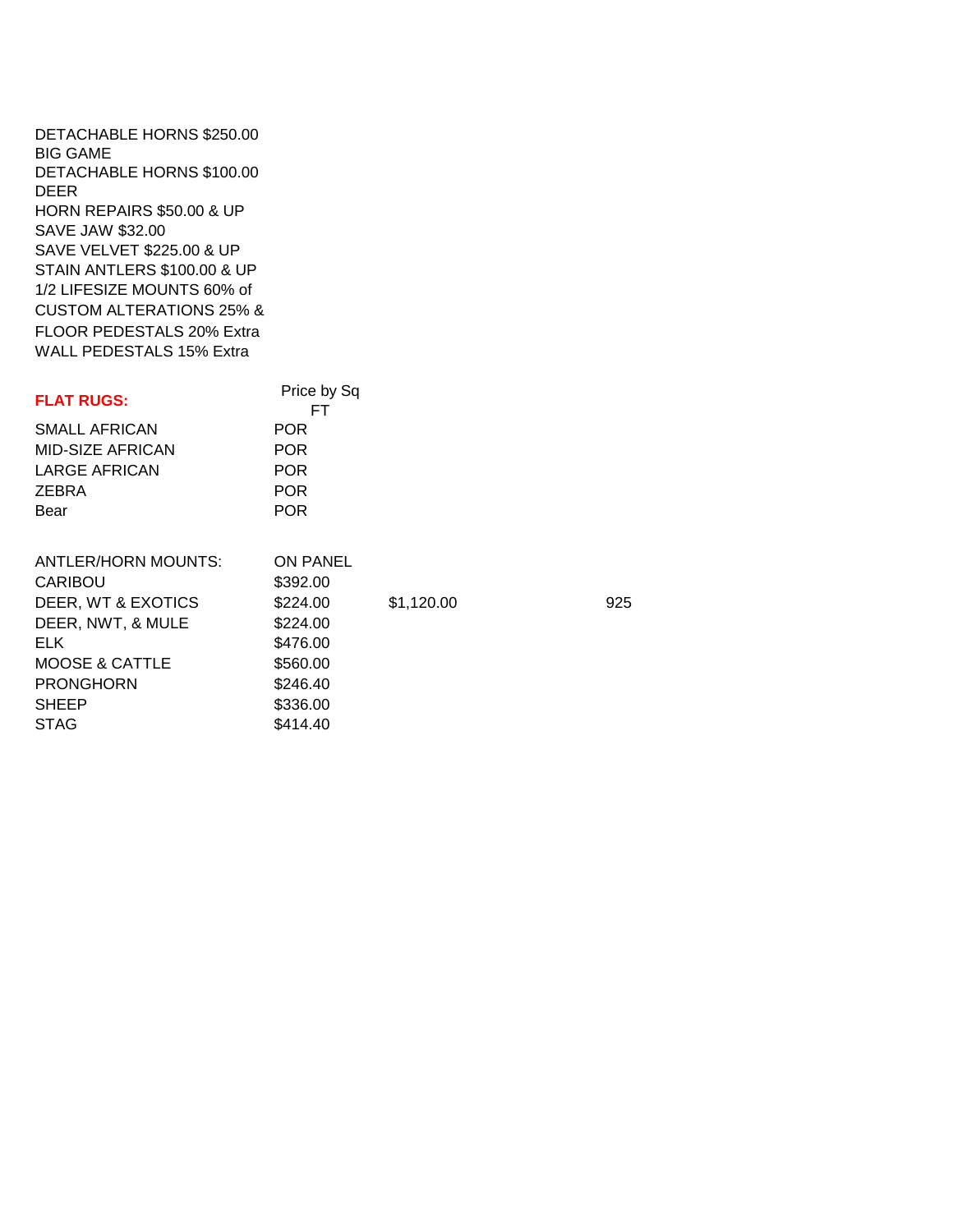## **BIRD PRICE LIST**

| <b>DUCKS:</b>             |          |
|---------------------------|----------|
| <b>BLACK</b>              | \$425.60 |
| <b>BLACK BELLIED TREE</b> | \$425.60 |
| <b>BLUE BILL</b>          | \$425.60 |
| <b>BUFFLE HEAD</b>        | \$425.60 |
| <b>CANVAS BACK</b>        | \$425.60 |
| <b>EDIER</b>              | \$425.60 |
| <b>GADWALL</b>            | \$425.60 |
| <b>GOLDEN EYE</b>         | \$425.60 |
| <b>HARLEQUIN</b>          | \$425.60 |
| <b>MALLARD</b>            | \$425.60 |
| MERGANSER, AMERICAN       | \$425.60 |
| MERGANSER, HOODED         | \$425.60 |
| <b>OLD SQUAW</b>          | \$425.60 |
| PINTAIL                   | \$425.60 |
| RED HEAD                  | \$425.60 |
| <b>RING NECKED</b>        | \$425.60 |
| RUDDY/ Butterball         | \$425.60 |
| <b>SCAUP</b>              | \$425.60 |
| <b>SCOTER</b>             | \$425.60 |
| <b>SHELL DRAKE</b>        | \$425.60 |
| SHOVELOR                  | \$425.60 |
| <b>TEAL</b>               | \$425.60 |
| <b>WIDGEON</b>            | \$425.60 |
| <b>WOOD DUCK</b>          | \$425.60 |
| <b>DOVE</b>               | \$560.00 |
| <b>GROUSE</b>             | \$403.19 |
| <b>PARROT</b>             | \$575.68 |
| <b>PHEASANT</b>           | \$487.20 |
| <b>QUAIL</b>              | \$425.60 |
| Goose                     | \$560.00 |
|                           |          |

| TURKEY:                    |            |
|----------------------------|------------|
| <b>LIFESIZE</b>            | \$1,500.00 |
| TAIL                       | \$336.00   |
| <b>SHOULDER &amp; TAIL</b> | \$812.00   |
| <b>BEARD MT/PLAQUE</b>     | \$84.00    |
| <b>BEARD &amp; TAIL MT</b> | \$380.80   |
| SPURS, BEARD and TAIL MT   | \$414.40   |

 $$250.00$